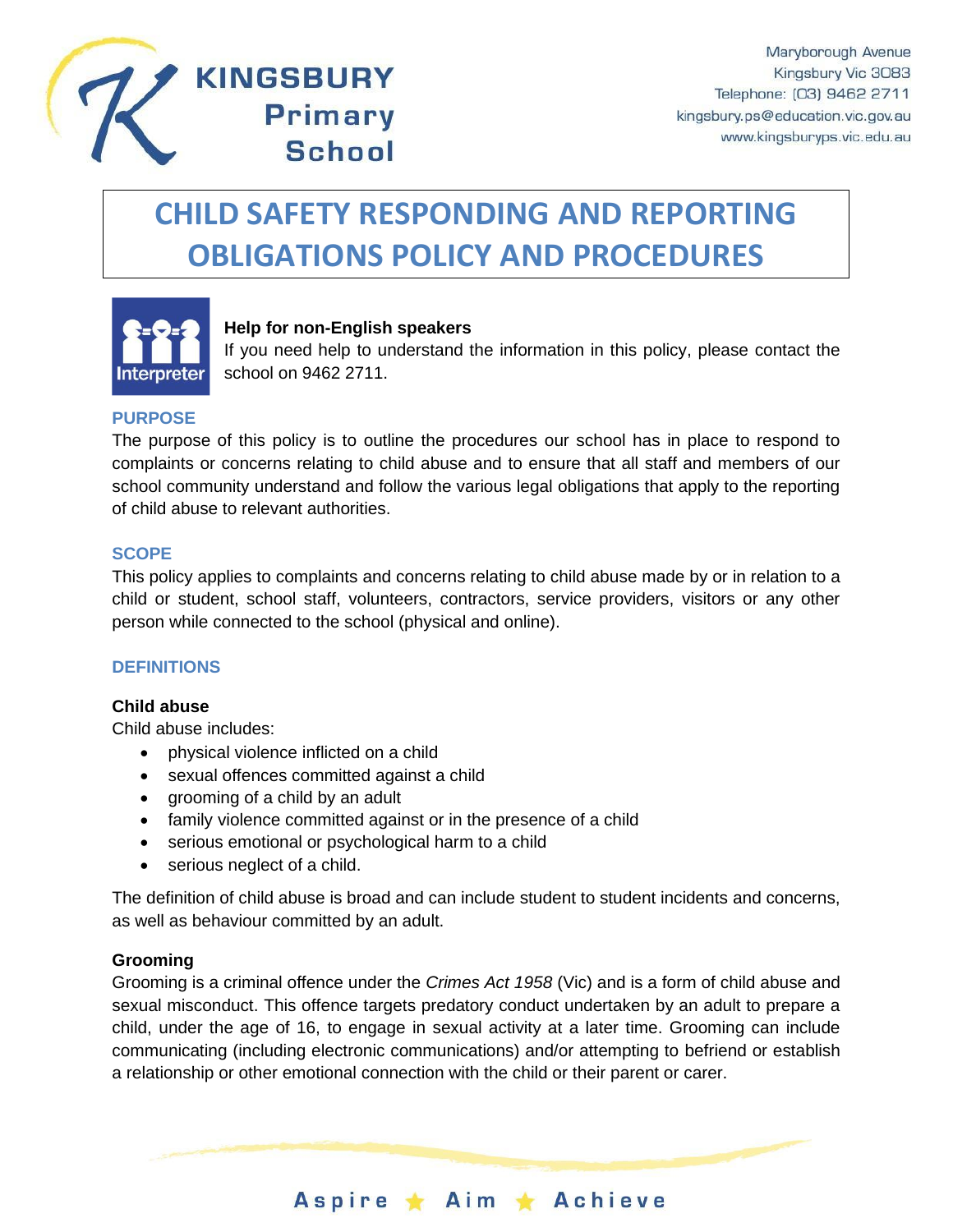

# **School staff member**

For the purpose of this policy a school staff member includes a contractor engaged by the school or school council to perform child-related work.

#### **POLICY**

Kingsbury Primary School understands the important role our school plays in protecting children from abuse. We have a range of policies and measures in place to prevent child abuse from occurring at our school or during school activities.

#### **Information for students**

- All students should feel safe to speak to any staff member to raise any concerns about their safety or any other concerns that they have.
- If a student does not know who to approach at Kingsbury Primary School they should start with their classroom teacher, Student Well-Being Coordinator or principal

# **Identifying child abuse**

To ensure we can respond in the best interests of students and children when complaints or concerns relating to child abuse are raised, all staff and relevant volunteers must:

- understand how to identify signs of child abuse and behavioural indicators of perpetrators - for detailed information on identifying child abuse and behavioural indicators of perpetrators refer to [Identify child abuse.](https://www.education.vic.gov.au/school/teachers/health/childprotection/Pages/identify.aspx)
- understand their various legal obligations in relation to reporting child abuse to relevant authorities - for detailed information on the various legal obligations refer to Appendix A
- follow the below procedures for responding to complaints or concerns relating to child abuse, which ensure our school acts in the best interests of students and children and complies with both our legal and Department policy obligations.

At Kingsbury Primary School we recognise the diversity of the children, young people, and families at our school and take account of their individual needs and backgrounds when considering and responding to child safety incidents or concerns.

# **Procedures for responding to an incident, disclosure, allegation or suspicion of child abuse**

In responding to a child safety incident, disclosure, allegation or suspicion, Kingsbury Primary School will follow:

- the [Four Critical Actions for Schools](https://www.education.vic.gov.au/Documents/about/programs/health/protect/FourCriticalActions_ChildAbuse.pdf) for complaints and concerns relating to all forms of child abuse
- the [Four Critical Actions: Student Sexual Offending](https://www.education.vic.gov.au/school/teachers/health/childprotection/Pages/stusexual.aspx) for complaints and concerns relating to student sexual offending
- our Student Wellbeing and Engagement Policy and Bullying Prevention Policy for complaints and concerns relating to student physical violence or other harmful student behaviours.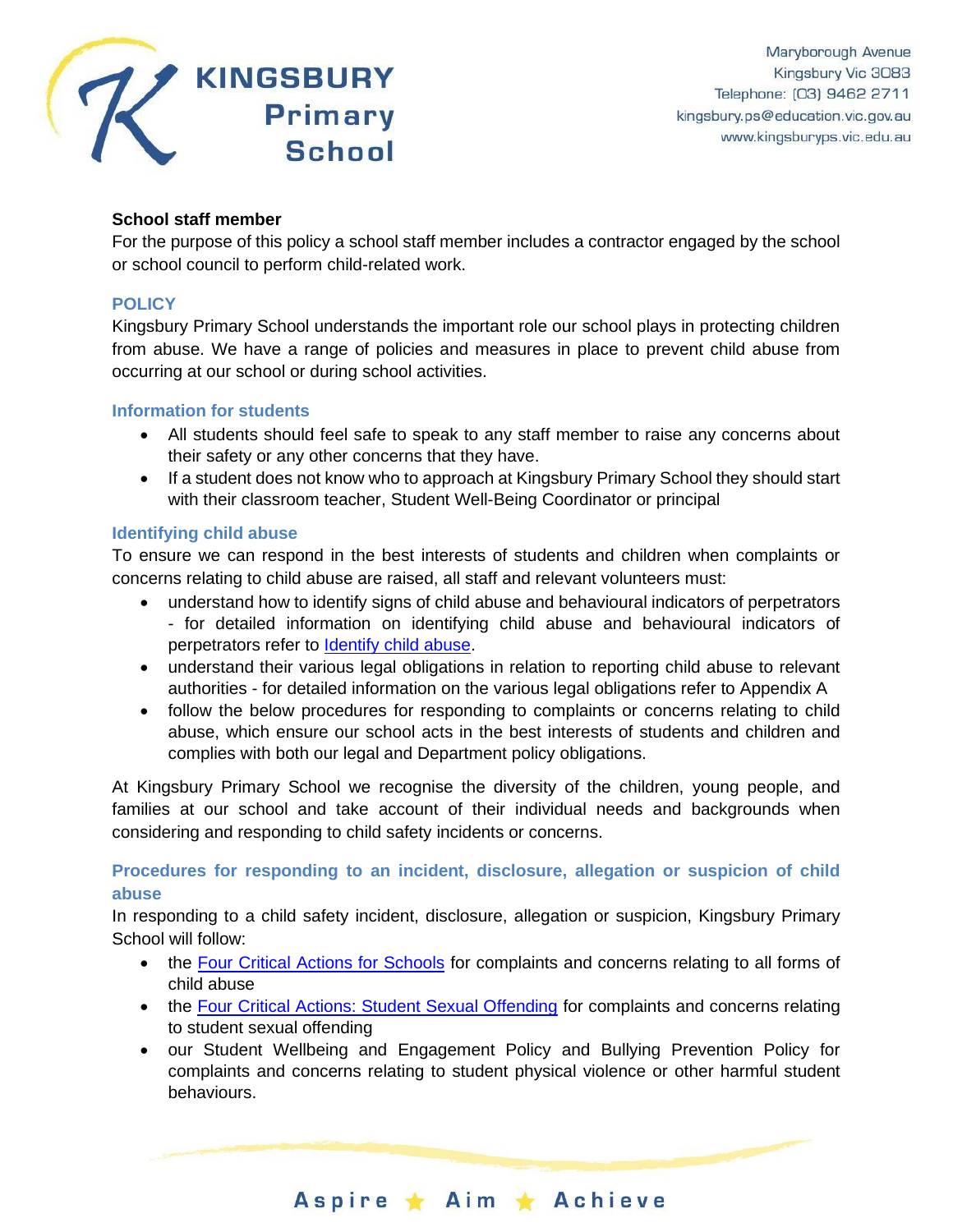

#### **School staff and volunteer responsibilities**

#### **1. Immediate action**

If a school staff member or volunteer witnesses an incident of child abuse, or reasonably believes, suspects or receives a disclosure or allegation that a child has been, or is at risk of being abused, they must:

- If a child is at immediate risk of harm, separate alleged victims and others involved, administer first aid (appropriate to their level of training) and call 000 for urgent medical or police assistance where required to respond to immediate health or safety concerns.
- Notify the Principal as soon as possible, who will ensure our school follows the steps in these procedures.

NOTE for staff and volunteers:

- if you are uncertain if an incident, disclosure, allegation or suspicion gives rise to a concern about child abuse you must always err on the side of caution and report the concern to the Principal
- If the Principal is unavailable, the Student Well Being Coordinator will take on this role.
- If the concerns relates to the conduct of the Principal notify the Student Well Being Coordinator who must then take on responsibility for ensuring our school follows these procedures.

Refer to Appendix B for guidance on how to respond to a disclosure of child abuse.

# **2. Reporting to authorities and referring to services**

As soon as immediate health and safety concerns are addressed, and relevant school staff have been informed, the Principal **must** report all incidents, suspicions and disclosures of child abuse as soon as possible.

The following steps will ensure our school complies with the four critical actions as well as additional actions required under the Child Safe Standards. The Principal must ensure:

- all relevant information is reported to the Department of Families, Fairness and Housing (DFFH) Child Protection, Victoria Police or relevant services where required
- the incident is reported to the Department's [eduSafe Plus portal](https://services.educationapps.vic.gov.au/edusafeplus) or the Incident Support and Operations Centre (1800 126 126) in accordance with the severity rating outlined in the [Managing and Reporting School Incidents Policy](https://www2.education.vic.gov.au/pal/reporting-and-managing-school-incidents-including-emergencies/policy)
- all [reportable conduct](https://www2.education.vic.gov.au/pal/reportable-conduct-scheme/policy) allegations or incidents are reported by the Principal to the Department's Employee Conduct Branch (03 7022 0005) – where a reportable conduct allegation is made against the Principal, the Regional Director must be informed who will then make a report to Employee Conduct Branch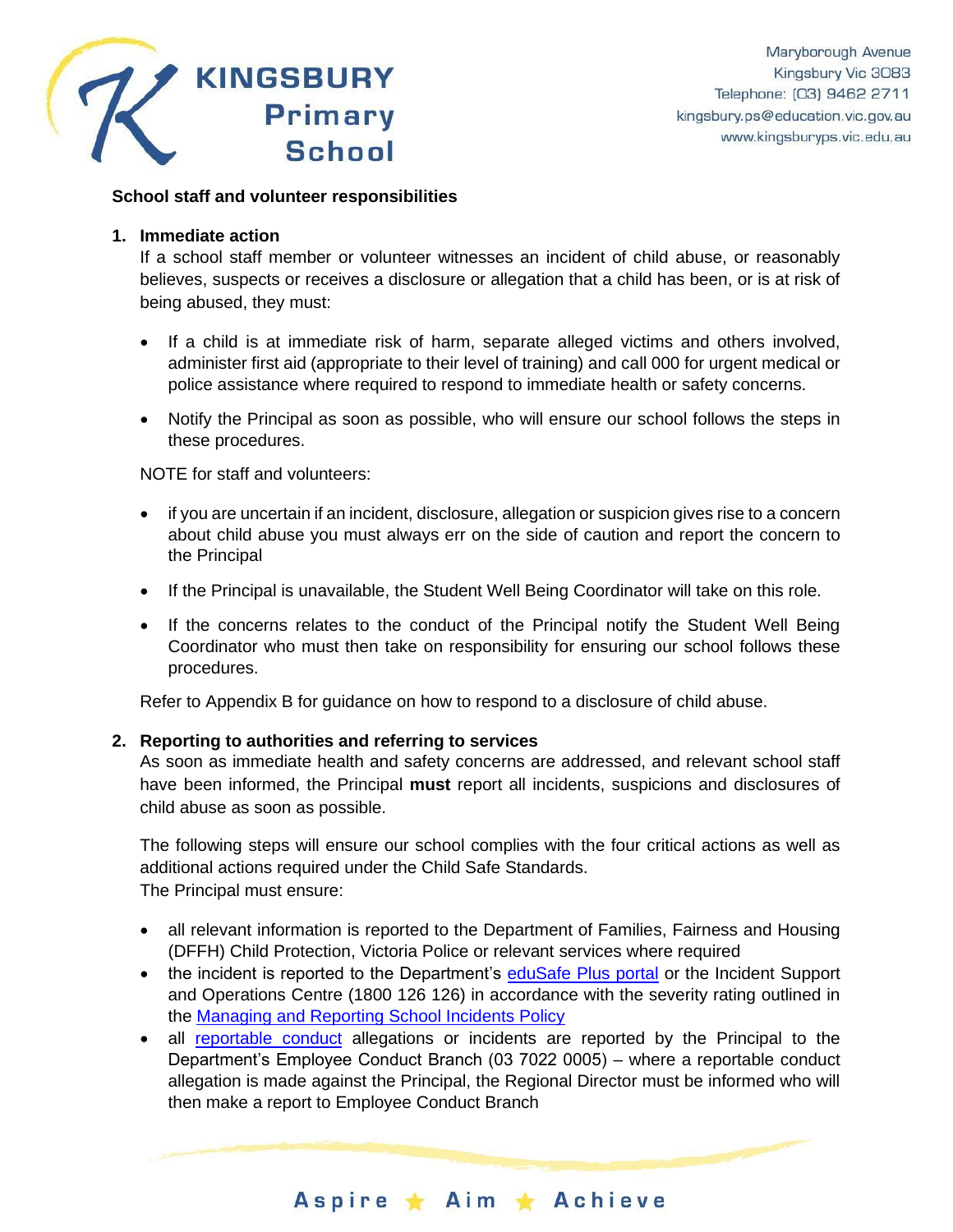

NOTE: In circumstances where staff members are legally required to report child abuse to DFFH Child Protection or Victoria Police and they are unable to confirm that the information has been reported by another person at the school or the designated member of school staff does not agree that a report needs to be made, the staff member who has formed the reasonable belief must still contact DFFH Child Protection and Victoria Police to make the report.

If you believe that a child is not subject to abuse, but you still hold significant concerns for their wellbeing you must still act. This may include making a referral or seeking advice from Child FIRST or The Orange Door (in circumstances where the family are open to receiving support) DFFH Child Protection or Victoria Police.

#### **3. Contacting parents or carers**

The Principal must ensure parents and carers are notified unless advised otherwise by DFFH Child Protection or Victoria Police, or there are other safety and wellbeing concerns in relation to informing parents/carers.

Principals may contact the Department of Education and Training Legal Division for advice on notifying parents and carers, and where relevant, the wider school community.

For further guidance, refer to **PROTECT** Contacting parents and carers

#### **4. Ongoing protection and support**

The Principal must ensure appropriate steps are taken by the school to protect the child and other children from any continued risk of abuse. These steps must be taken in consultation with any relevant external agency or Department staff such as DFFH Child Protection, Victoria Police, Legal Division or Employee Conduct Branch. Ongoing protection will also include further reports to authorities if new information comes to light or further incidents occur.

Appropriate, culturally sensitive and ongoing support must be offered and provided to all affected students. Ongoing support will be based on any available advice from the Department, parents and carers, health practitioners, and other authorities (such as DFFH or Victoria Police) and may include referral to wellbeing professionals, development of a safety plan, student support group meetings, and, for student-to-student incidents, behaviour management and support measures.

#### **5. Recordkeeping**

The Principal will ensure that:

- detailed notes of the incident, disclosure, allegation or suspicion are including, where possible, by the staff member or volunteer who reported the incident, disclosure, or suspicion to them
- detailed notes are taken of any immediate or ongoing action taken by the school to respond to the incident, disclosure, allegation or suspicion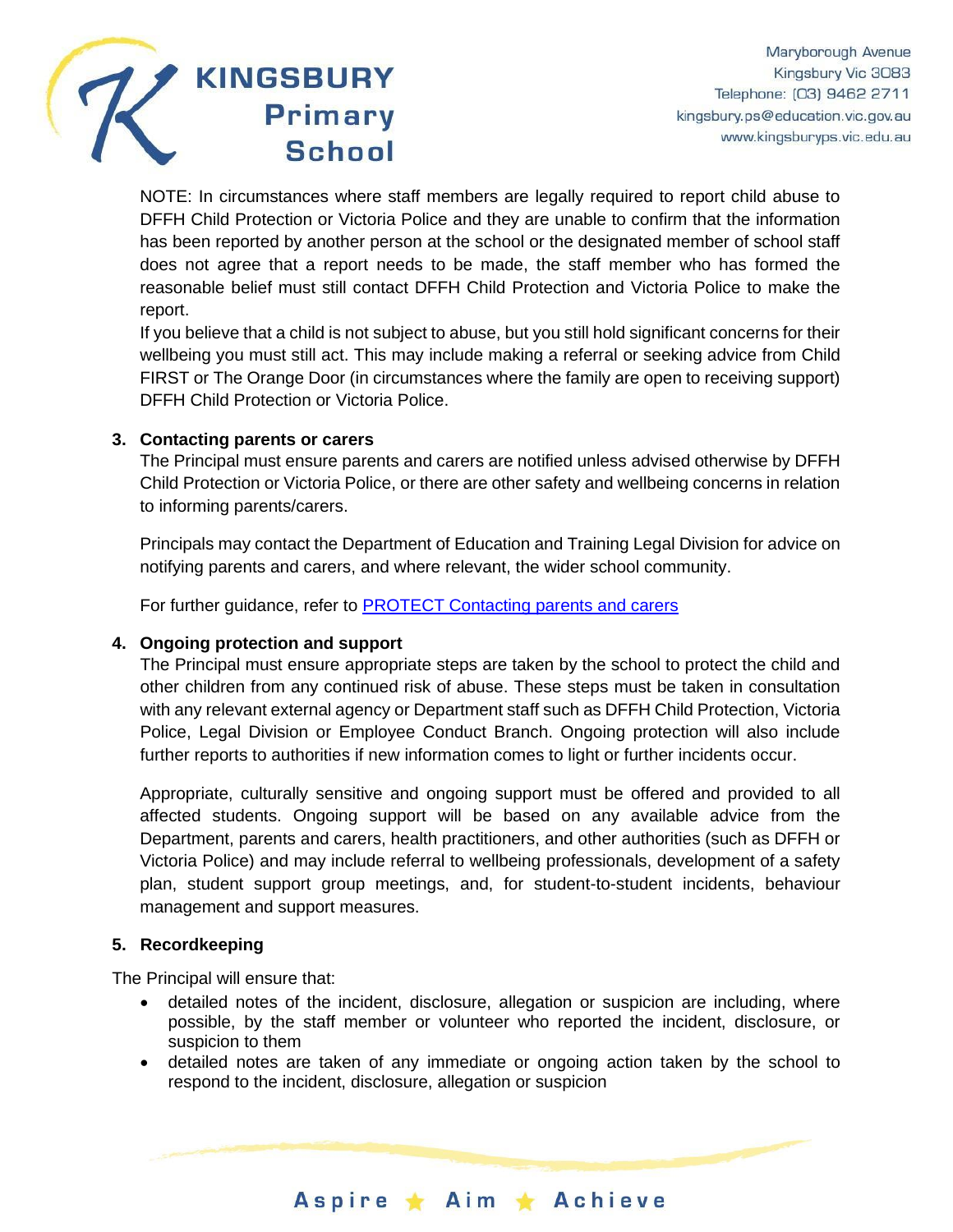

• all notes and other records relating to the incident, disclosure, allegation or suspicion, including the schools immediate and ongoing actions, are stored securely in the Student Records File in the Student Well-Being Coordinators office.

#### **For school visitors and school community members**

All community members aged 18 years or over have legal obligations relating to reporting child abuse – refer to Appendix A for detailed information.

Any person can make a report to DFFH Child Protection or Victoria Police if they believe on reasonable grounds that a child is in need of protection. For contact details, refer to the Four [Critical Actions.](https://www.education.vic.gov.au/Documents/about/programs/health/protect/FourCriticalActions_ChildAbuse.pdf)

Members of the community do not have to inform the school if they are making a disclosure to DFFH Child Protection or the Victoria Police. However, where a community member is concerned about the safety of a child or children at the school, the community member should report this concern to the principal so that appropriate steps to support the student can be taken.

#### **Additional requirements for all staff**

All staff play an important role in supporting student safety and wellbeing and have a duty of care to take reasonable steps to prevent reasonably foreseeable harm to students.

Fulfilling the roles and responsibilities in the above procedure does not displace or discharge any other obligations that arise if a person reasonably believes that a child is at risk of child abuse.

This means that if, after following the actions outlined in the procedure, a staff member reasonably believes that a child remains at risk of abuse, they must take the following steps:

- if they are concerned that the school has not taken reasonable steps to prevent or reduce the risk, raise these concerns with the principal in the first instance, and escalate to the regional office if they remain unsatisfied.
- report the matter to the relevant authorities where they are unable to confirm that the information has been reported by another staff member

Staff must refer to Appendix A for further information on their obligations relating to reporting to authorities.

#### **COMMUNICATION**

This policy will be communicated to our school community in the following ways:

• Available publicly on our school's website (or insert other online parent, carer, student communication method)

Aspire ★ Aim ★ Achieve

• Included in staff induction processes and annual staff training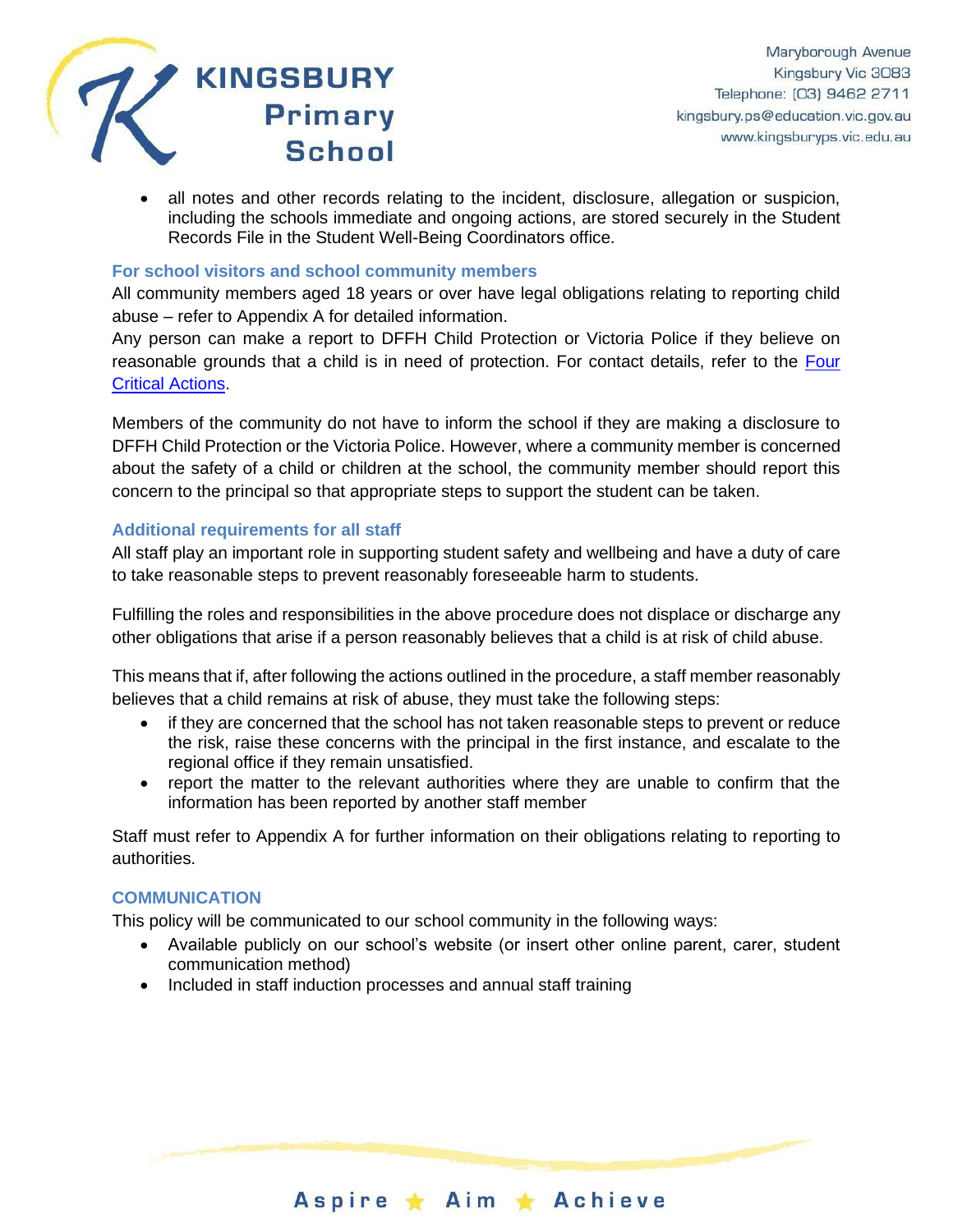

# **FURTHER INFORMATION AND RESOURCES**

The following Department of Education and Training policies and guidance are relevant to this policy:

- [Child Safe Standards](https://www2.education.vic.gov.au/pal/child-safe-standards/policy)
- Protecting Children [Reporting and Other Legal Obligations](https://www2.education.vic.gov.au/pal/protecting-children/policy)
- [Managing and Reporting School Incidents](https://www2.education.vic.gov.au/pal/reporting-and-managing-school-incidents-including-emergencies/policy)
- [Reportable Conduct](https://www2.education.vic.gov.au/pal/reportable-conduct-scheme/policy)
- [Restraint and Seclusion](https://www2.education.vic.gov.au/pal/restraint-seclusion/policy)
- [Identify child abuse](https://www.education.vic.gov.au/school/teachers/health/childprotection/Pages/identify.aspx)
- [Report child abuse in schools \(including four critical actions\)](https://www.education.vic.gov.au/school/teachers/health/childprotection/Pages/report.aspx)
- [Identify and respond to student sexual offending](https://www.education.vic.gov.au/school/teachers/health/childprotection/Pages/stusexual.aspx)

The following school policies are also relevant to this policy:

- Child Safety Code of Conduct
- Child Safety Policy
- Student Wellbeing and Engagement Policy
- Volunteer Policy
- Duty of Care Policy
- Inclusion and Diversity Policy

#### **POLICY REVIEW AND APPROVAL**

| Policy last reviewed                                    | June 16th 2022                |
|---------------------------------------------------------|-------------------------------|
| Consultation                                            | School Council                |
| Approved by                                             | School Council June 16th 2022 |
| Next scheduled review date   June 16 <sup>th</sup> 2024 |                               |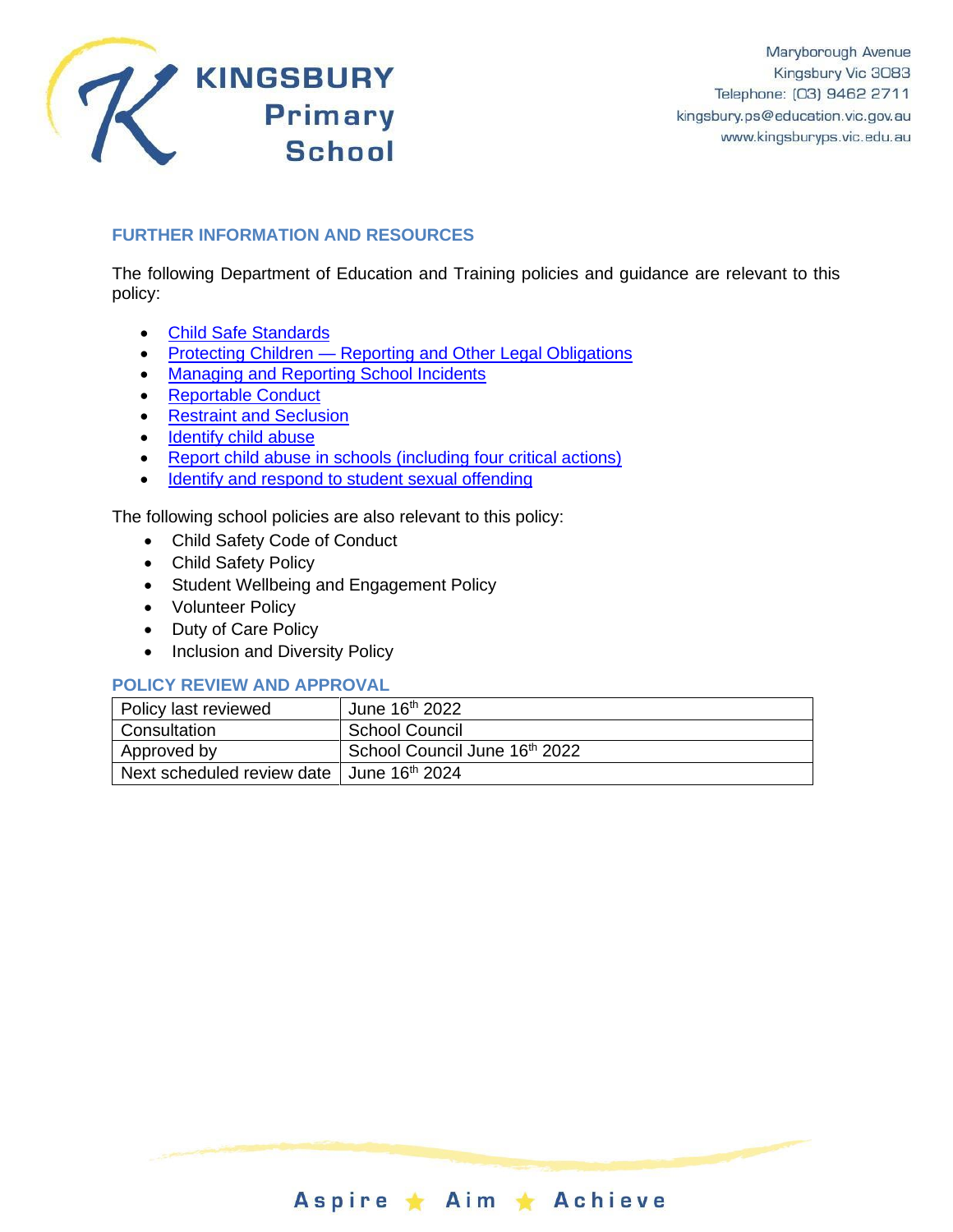

#### **APPENDIX A**

# **LEGAL OBLIGATONS RELATING TO REPORTING CHILD ABUSE**

The following information outlines the various legal obligations relating to the reporting of child abuse to relevant authorities.

It is important to note that the procedures outlined in the above policy ensure compliance with the below reporting obligations, and also include additional steps to ensure compliance with Department policy and our school's duty of care obligations.

# **Mandatory reporting to Department of Families, Fairness and Housing (DFFH) Child Protection**

The following individuals are mandatory reporters under the *Children, Youth and Families Act 2005* (Vic):

- registered teachers and early childhood teachers (including principals and school staff who have been granted permission to teach by the VIT)
- school counsellors including staff who provide direct support to students for mental, emotional or psychological wellbeing, including (but not limited to) school health and wellbeing staff, primary welfare coordinators, student wellbeing coordinators, mental health practitioners, chaplains, and Student Support Services staff
- nurses
- registered psychologists
- police officers
- registered medical practitioners
- out of home care workers (excluding voluntary foster and kinship carers)
- early childhood workers
- youth justice workers
- people in religious ministry
- midwives

All mandatory reporters must make a report to the Department of Families, Fairness and Housing (DFFH) Child Protection as soon as practicable if, during the course of carrying out their professional roles and responsibilities, they form a belief on reasonable grounds that:

- a child has suffered, or is likely to suffer, significant harm as a result of physical abuse and/ or sexual abuse; and
- the child's parents or carers have not protected, or are unlikely to protect, the child from harm of that type.

A mandatory reporter who fails to comply with this legal obligation may be committing a criminal offence. It is important for all staff at Kingsbury Primary School to be aware that they are legally obliged to make a mandatory report on each occasion that they form a reasonable belief that a child is in need of protection and they must make a mandatory report even if the principal or any other mandatory reporter does not share their belief that a report is necessary.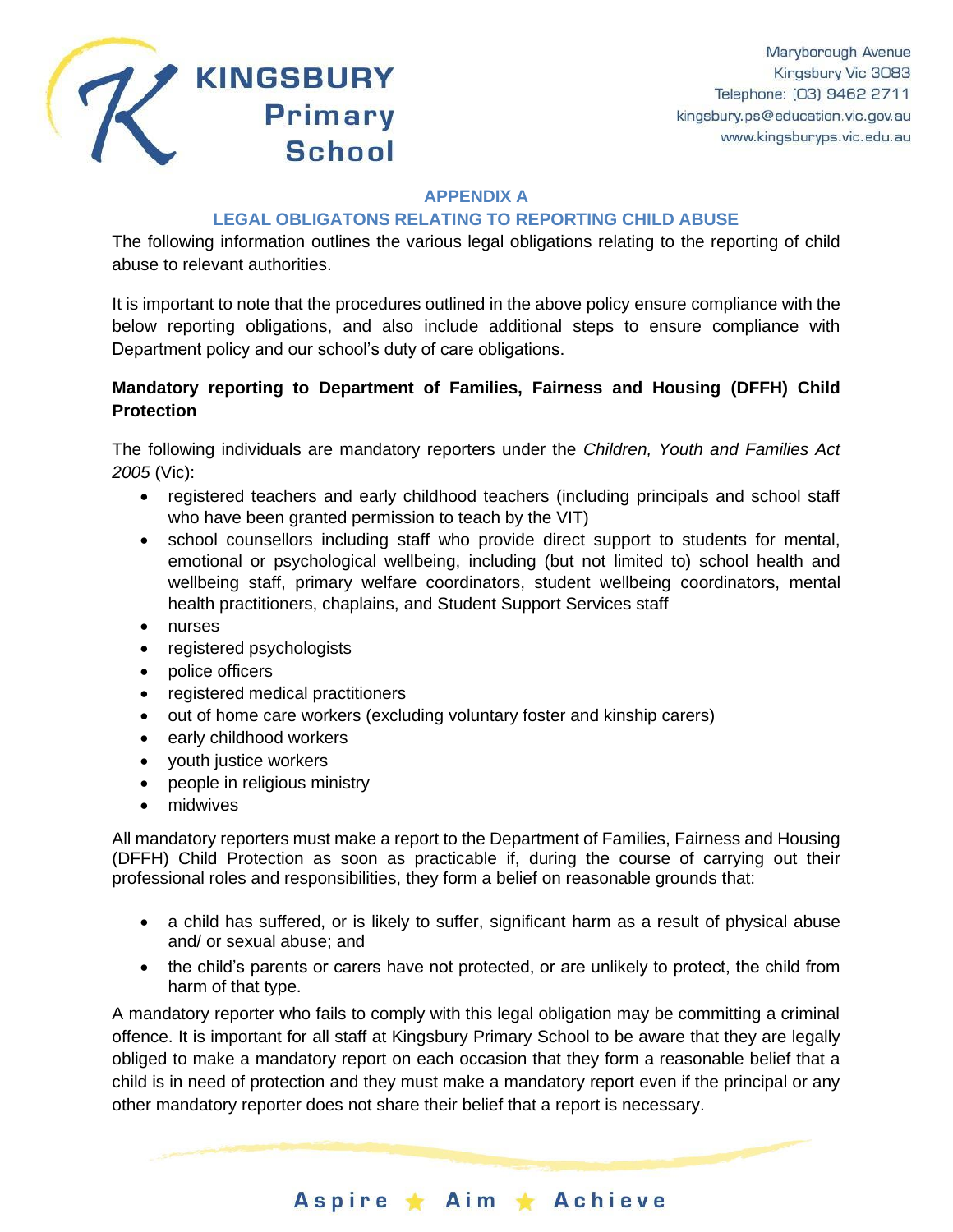

If charged with not making a mandatory report, it may be a defence for the person charged to prove that they honestly and reasonably believed that all of the reasonable grounds for their belief had been the subject of a report to child protection made by another person.

The identity of a person who reports any protective concerns to DFFH Child Protection is protected by law. It is an offence for a person, other than the person who made the report, to disclose the name of the person who made a report or any information that is likely to lead to their identification.

At our school, all mandated school staff must undertake the *Mandatory Reporting and Other Obligations eLearning Module* annually.

The policy of the Department of Education and Training (DET) requires **all staff** who form a reasonable belief that a child is in need of protection to discuss their concerns with the school leadership team and to report their concerns to DFFH and in some circumstances to Victoria Police, or to ensure that all the information relevant to the report has been made by another school staff member.

Any person can make a report to DFFH Child Protection (131 278 – 24-hour service) if they believe on reasonable grounds that a child is in need of protection even if they are not a mandatory reporter listed above.

# **Reporting student wellbeing concerns to Child FIRST/Orange Door**

At Kingsbury Primary School we also encourage staff to make a referral to Child FIRST/Orange Door when they have significant concern for a child's wellbeing. For more information about making a referral to Child FIRST/Child FIRST see the Policy and Advisory Library: [Protecting](https://www2.education.vic.gov.au/pal/protecting-children/policy)  Children – [Reporting and Other Legal Obligations.](https://www2.education.vic.gov.au/pal/protecting-children/policy)

#### **Reportable Conduct**

The Reportable Conduct Scheme is focussed on worker and volunteer conduct and how organisations investigate and respond to suspected child abuse. The scheme aims to improve organisational responses to suspected child abuse and to facilitate the identification of individuals who pose a risk of harm to children.

There are five types of 'reportable conduct' listed in the *Child Wellbeing and Safety Act 2005:*

- sexual offences against, with or in the presence of, a child
- sexual misconduct (which includes grooming) against, with or in the presence of, a child
- physical violence against, with or in the presence of, a child
- behaviour that causes significant emotional or psychological harm to a child
- significant neglect of a child.

A reportable conduct allegation is made where a person makes an allegation, based on a reasonable belief, that a worker or volunteer has committed reportable conduct or misconduct that *may* involve reportable conduct.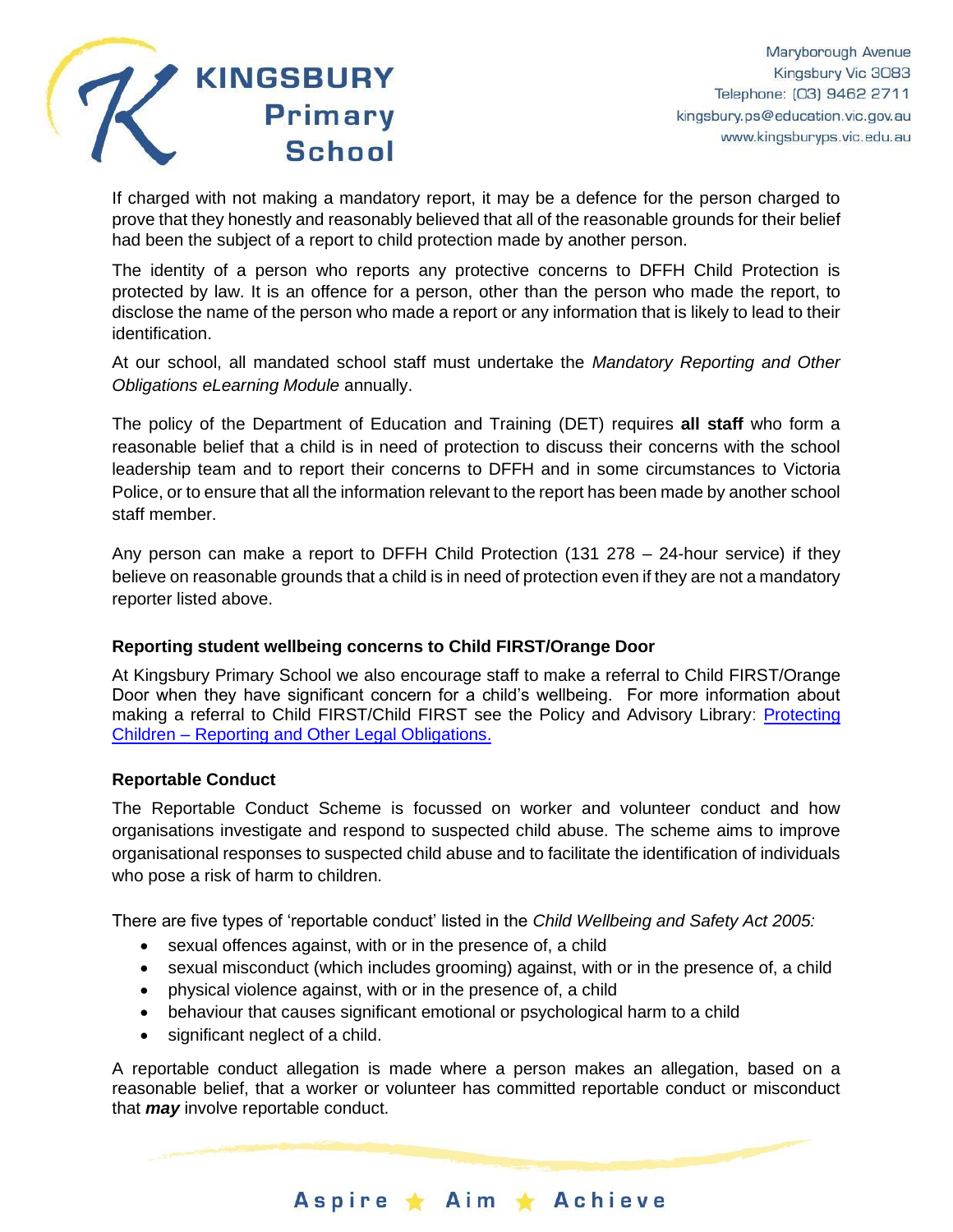

If school staff or volunteers become aware of reportable conduct by any current or former employee, contractor or volunteer, they must notify the school principal immediately. If the allegation relates to the principal, they must notify the Regional Director.

The principal or regional director must notify the Department's Employee Conduct Branch of any reportable conduct allegations involving current or former employees of the school (including Department, allied health, casual and school council employees), contractors and volunteers (including parent volunteers).

• Employee Conduct Branch: 03 7022 0005 or **employee.conduct@education.vic.gov.au** 

The Department's Secretary, through the Manager, Employee Conduct Branch, has a legal obligation to inform the Commission for Children and Young People when an allegation of reportable conduct is made.

For more information about reportable conduct see the Department's *Policy and Advisory Library*: [Reportable Conduct](https://www2.education.vic.gov.au/pal/reportable-conduct-scheme/policy) and the Commission for Children and Young People's [website.](https://ccyp.vic.gov.au/reportable-conduct-scheme/)

# **Failure to disclose offence**

Reporting child sexual abuse is a community-wide responsibility. All adults (i.e., persons aged 18 years and over), not just professionals who work with children, have a legal obligation to report to Victoria Police, as soon as practicable, where they form a 'reasonable belief' that a sexual offence has been committed by an adult against a child under the age of 16 in Victoria.

Failure to disclose information to Victoria Police (by calling 000, local police station or the Police Assistance Line 131 444) as soon as practicable may amount to a criminal offence unless a person has a 'reasonable excuse' or exemption from doing so.

"Reasonable belief" is not the same as having proof. A 'reasonable belief' is formed if a reasonable person in the same position would have formed the belief on the same grounds.

For example, a 'reasonable belief' might be formed when:

- a child states that they have been sexually abused
- a child states that they know someone who has been sexually abused (sometimes the child may be talking about themselves)
- someone who knows a child states that the child has been sexually abused
- professional observations of the child's behaviour or development leads a mandated professional to form a belief that the child has been sexually abused
- signs of sexual abuse leads to a belief that the child has been sexually abused.

"Reasonable excuse" is defined by law and includes:

• fear for the safety of any person including yourself or the potential victim (but not including the alleged perpetrator or an organisation)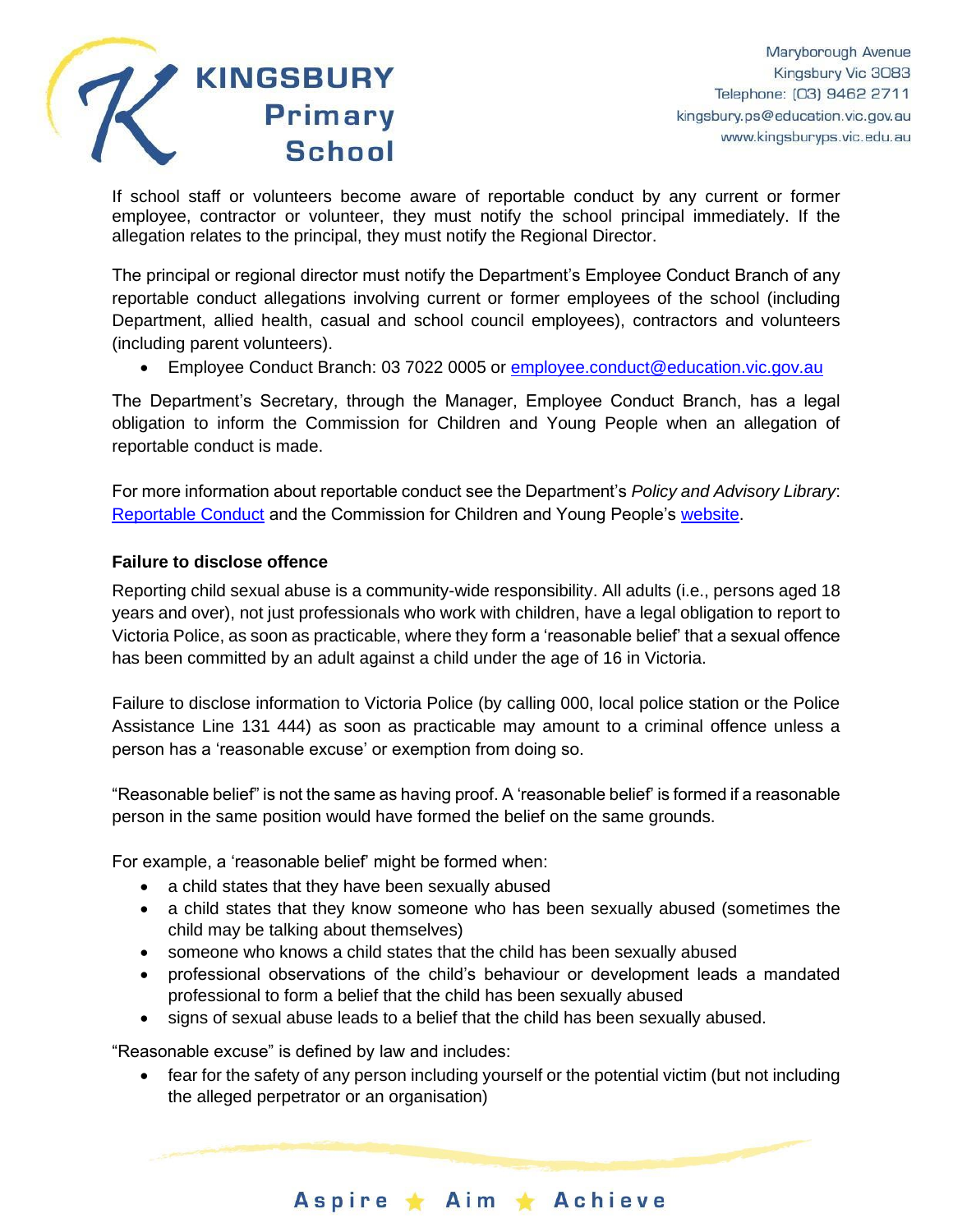

• where the information has already been disclosed to Victoria Police and you have no further information to add (for example, through a mandatory report to DFFH Child Protection or a report to Victoria Police from another member of school staff).

#### **Failure to protect offence**

This reporting obligation applies to school staff in a position of authority. This can include principals, assistant principals and campus principals. Any staff member in a position of authority who becomes aware that an adult associated with their school (such as an employee, contractor, volunteer or visitor) poses a risk of sexual abuse to a child under the age of 16 under their care, authority or supervision, must take all reasonable steps to remove or reduce that risk.

This may include removing the adult (i.e., persons aged 18 years and over) from working with children pending an investigation and reporting your concerns to Victoria Police.

If a school staff member in a position of authority fails to take reasonable steps in these circumstances, this may amount to a criminal offence.

#### **Further information**

For more information about the offences and reporting obligations outlined in this fact sheet refer to: Protecting Children — [Reporting and Other Legal Obligations.](https://www2.education.vic.gov.au/pal/protecting-children/policy)